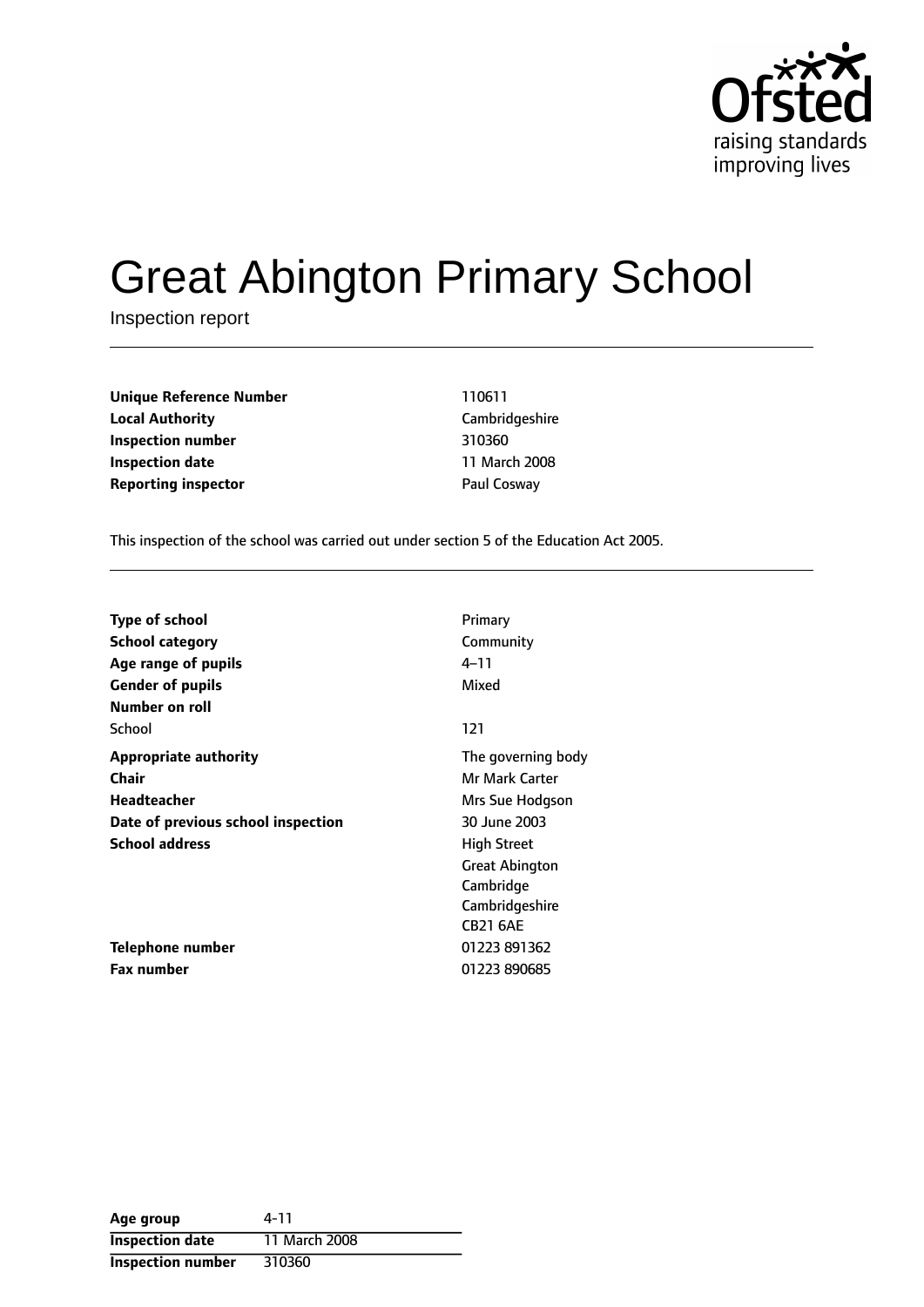.

© Crown copyright 2008

#### Website: www.ofsted.gov.uk

This document may be reproduced in whole or in part for non-commercial educational purposes, provided that the information quoted is reproduced without adaptation and the source and date of publication are stated.

Further copies of this report are obtainable from the school. Under the Education Act 2005, the school must provide a copy of this report free of charge to certain categories of people. A charge not exceeding the full cost of reproduction may be made for any other copies supplied.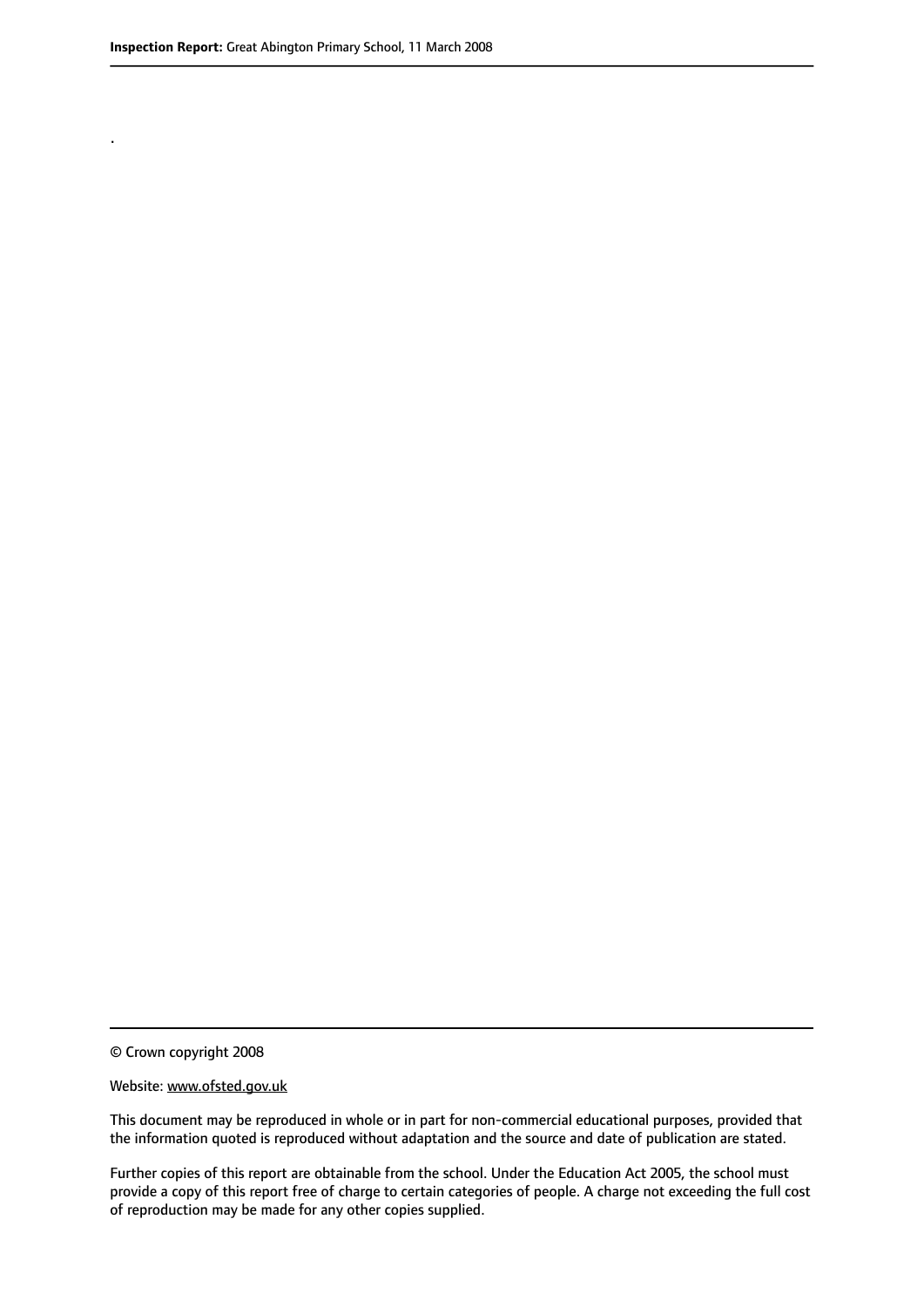# **Introduction**

The inspection was carried out by an Additional Inspector. The inspector evaluated the overall effectiveness of the school and investigated the following issues: the pupils' achievement and their personal development, the quality of teaching and learning and the quality of the curriculum. Evidence was gathered from observation of lessons, the pupils' work, discussion with them and with staff, along with a scrutiny of school documents and parent questionnaires. Other aspects of the school's work were not investigated in detail, but the inspector found no evidence to suggest that the school's own assessments, as given in its self-evaluation form, were not justified. These have been included where appropriate in this report.

## **Description of the school**

Great Abington Primary School is a little below average in size. The school population represents a mix of social backgrounds, but pupils are mainly White British. The number of pupils eligible for free school meals is below average. The proportion of pupils whose first language is not English is close to the national average. The proportion of pupils with learning difficulties and/or disabilities is close to the national average, but there are fewer than average with statements of special educational need. Attainment on entry is average. The school has won many awards, including Healthy Schools, Investors in People, Activemark and the International Schools Award.

### **Key for inspection grades**

| Grade 1 | Outstanding  |
|---------|--------------|
| Grade 2 | Good         |
| Grade 3 | Satisfactory |
| Grade 4 | Inadequate   |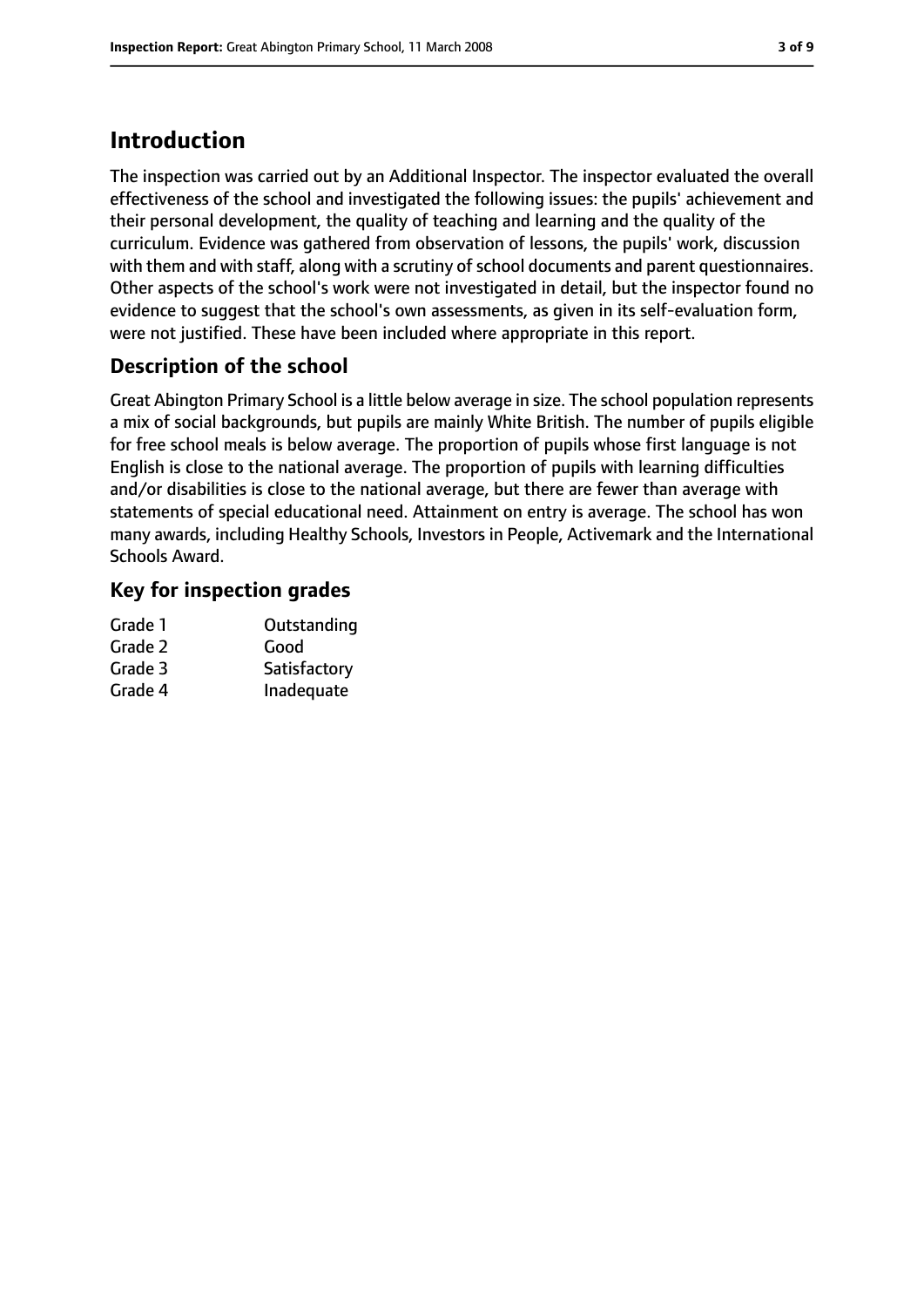## **Overall effectiveness of the school**

#### **Grade: 2**

This is a good school with outstanding aspects. The quality of education from Reception to the end of Year 6 leads to pupils achieving well. The school has managed to combine the pursuit of high standards with enjoyment, so that children come to love learning. By the end of Year 6, pupils currently reach standards above the average nationally in mathematics and science and well above average in English. Standards are also above average in music, physical education and information and communication technology (ICT). Pupils' personal development is outstanding and they develop positive attitudes and excellent behaviour from Reception onwards. They learn how to work with others, show consideration and respect, and are well on their way to becoming responsible citizens by the time they leave.

The school takes in a diverse range of pupils, some of whom are at an early stage of learning English as their second language. All pupils achieve well because the support and guidance they receive is outstanding. It is a very inclusive school, in which all are helped to achieve well, no matter what their background or abilities. Pupils with learning difficulties are supported very well and thrive as valued members of the school community. Parents praise the way that the school develops a love of learning in their children. One summed up the views of many: 'We couldn't be happier. The school's idyllic setting at the heart of the village, its friendly atmosphere and excellent staff make this a place that children want to come to.' Some parents would like the school to communicate better with them although it does more than most to take account of parents' views; the school is looking at ways to extend this further.

Pupils work hard because they want to succeed and greatly value the praise they receive. Teaching is good overall and some is outstanding. This leads to pupils genuinely enjoying their lessons. When asked why they like school, several said that they 'enjoy learning things.' Relationships are excellent, as is the teachers' management of their classes. As a result, behaviour is excellent. Pupils learn to collaborate and work well as part of a group. Their understanding of how to live healthy lives is excellent, as is their concern and care for the environment. All this, along with the progress they make in literacy, numeracy and ICT, ensures that they are prepared very well indeed for their future lives.

Pupils' great enjoyment of school is reflected in their excellent attendance. They willingly take on responsibility to act as helpers and leaders, especially in the playground. The work of the school council is very productive and pupils' participation in it influences decisions that affect their daily lives. There are many examples of this that have enhanced the school community, such as improvements to the outside play areas. There are also good examples of support for the wider community, through concerts and charity events. The curriculum is outstanding and this encourages the pupils to enjoy school because they are interested and challenged. There is an excellent sporting programme. Specialist teaching helps pupils to acquire skills quickly and to a good standard. Trained coaches teach football and rugby skills. Music is taught by gifted singers and musicians. All pupils learn to play a musical instrument. French is taught to older pupils and there is very good coverage of the cultures and religionsfrom acrossthe world. The curriculum is enhanced by an extensive range of clubs and educational visits, along with visitors who bring special skills to science, drama and story-telling sessions, amongst others.

Care, guidance and support are excellent. Child protection and health and safety procedures are firmly in place and all the pupils spoken to agree that they feel safe and cared for in school. Teachers and support assistants know their pupils exceptionally well. Assessment information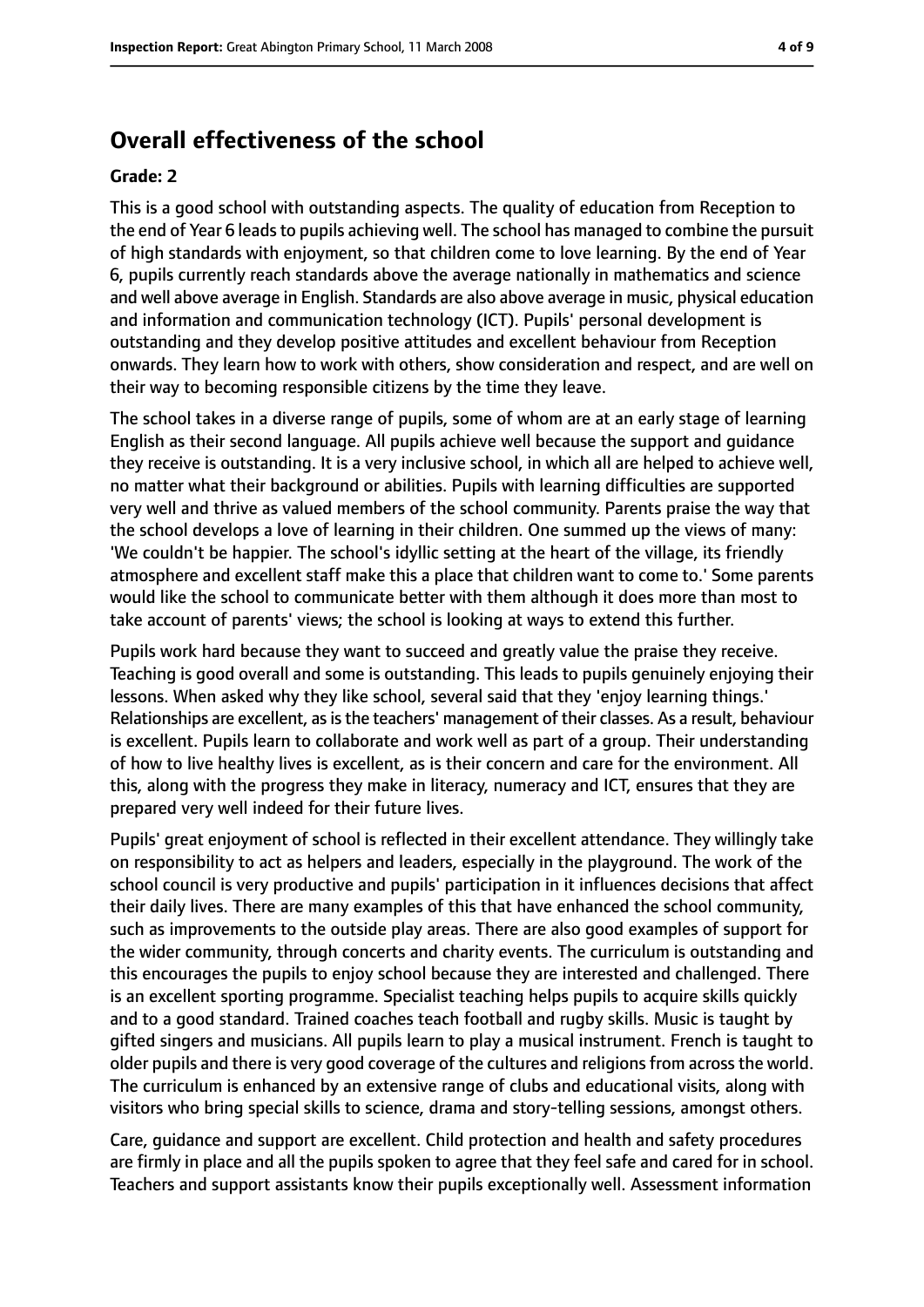is used very effectively indeed to pinpoint those who are falling behind and ensure they have the support they need to catch up. When teachers mark children's work, they give them excellent written and spoken advice that considerably helps them to improve their work.

Leadership and management are good overall in the school. Coordinators carry out their roles well. Governors are aware of the school's strengths and areas for development and monitor its progressthoroughly. The headteacher provides outstanding leadership and management. Since her arrival there have been considerable staff changes. Her management skills have formed the staff into an effective team and under her monitoring and guidance their skills have developed to the point where teaching is never less than good throughout the school. This consistency of teaching, along with excellent tracking and support systems the headteacher has put in place, are the key factors that have brought success to the school. In addition, she has widened the curriculum, and by improvements in the methods used to teach reading and writing, raised standards significantly in English. Capacity for further improvement is excellent. In 2007 a number of Year 6 pupils with additional learning needs failed by a small number of marks to make the average progress in science. Pupils are currently achieving well in science, with over half already significantly above the expected standard for their age. Only one pupil reached the higher level in mathematics in Year 2. As part of the school's excellent self-evaluation process, the reasons for this were identified and considerably more emphasis is being placed on mental mathematics and problem-solving throughout the school. As a result, current standards in mathematics are above average and all pupils are achieving well.

### **Effectiveness of the Foundation Stage**

#### **Grade: 2**

Children arrive in the Reception class average skills. They make good progress because of the quality of the teaching, stimulating activities and the individual care and attention they receive. Relationships are excellent, so that children feel welcome, happy and are strongly encouraged to succeed. They behave very well indeed and enjoy school. The provision for the Foundation Stage has improved since the last inspection. There is a good-sized, well-equipped classroom with a new and attractive outside learning environment. The children's progress is tracked and recorded regularly. Overall, by the time children complete their year in Reception, they have, exceeded the expected standards in literacy and numeracy for their age.

#### **What the school should do to improve further**

■ Improve and sustain pupils' competence and confidence in problem solving in mathematics.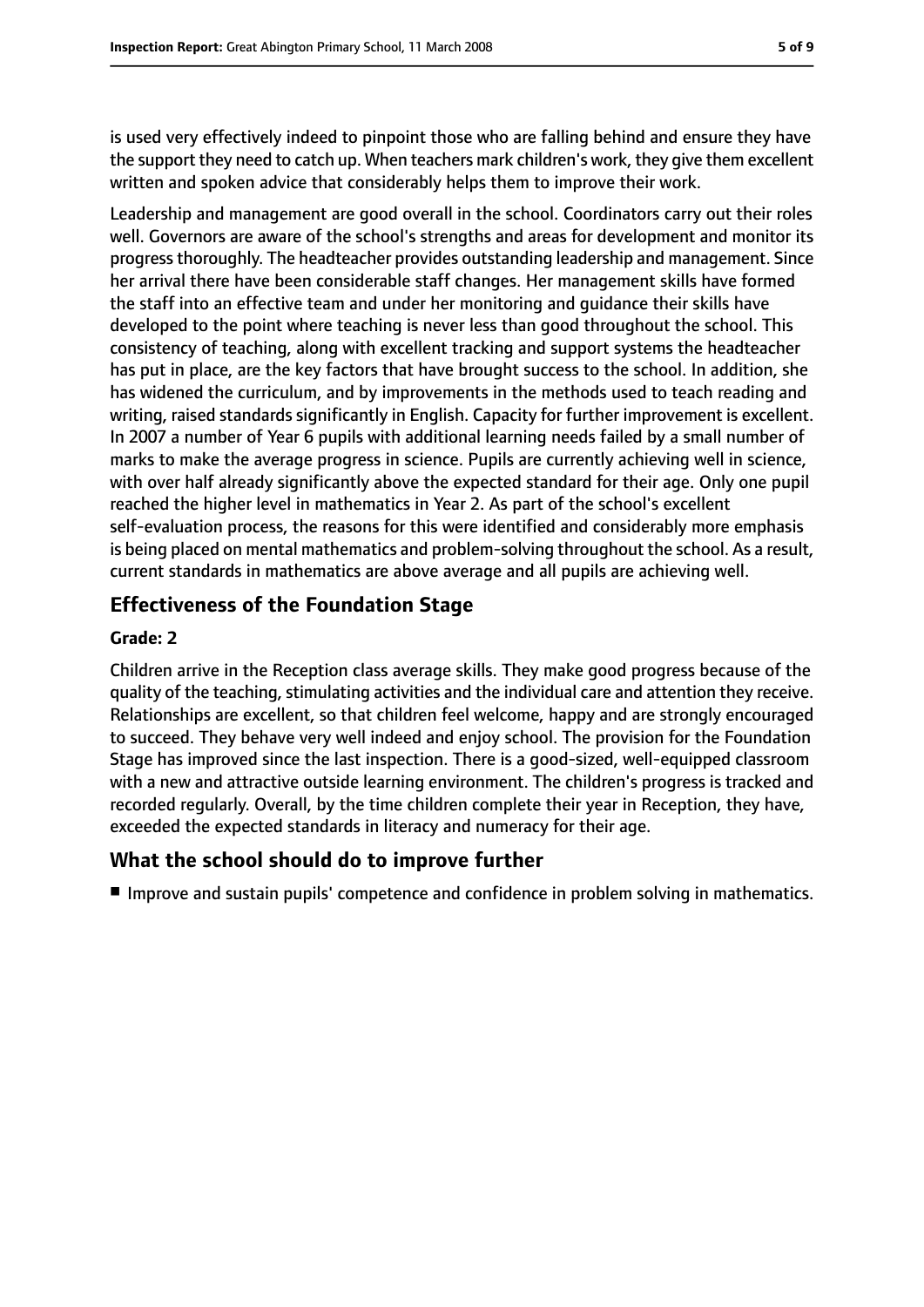**Any complaints about the inspection or the report should be made following the procedures set out in the guidance 'Complaints about school inspection', which is available from Ofsted's website: www.ofsted.gov.uk.**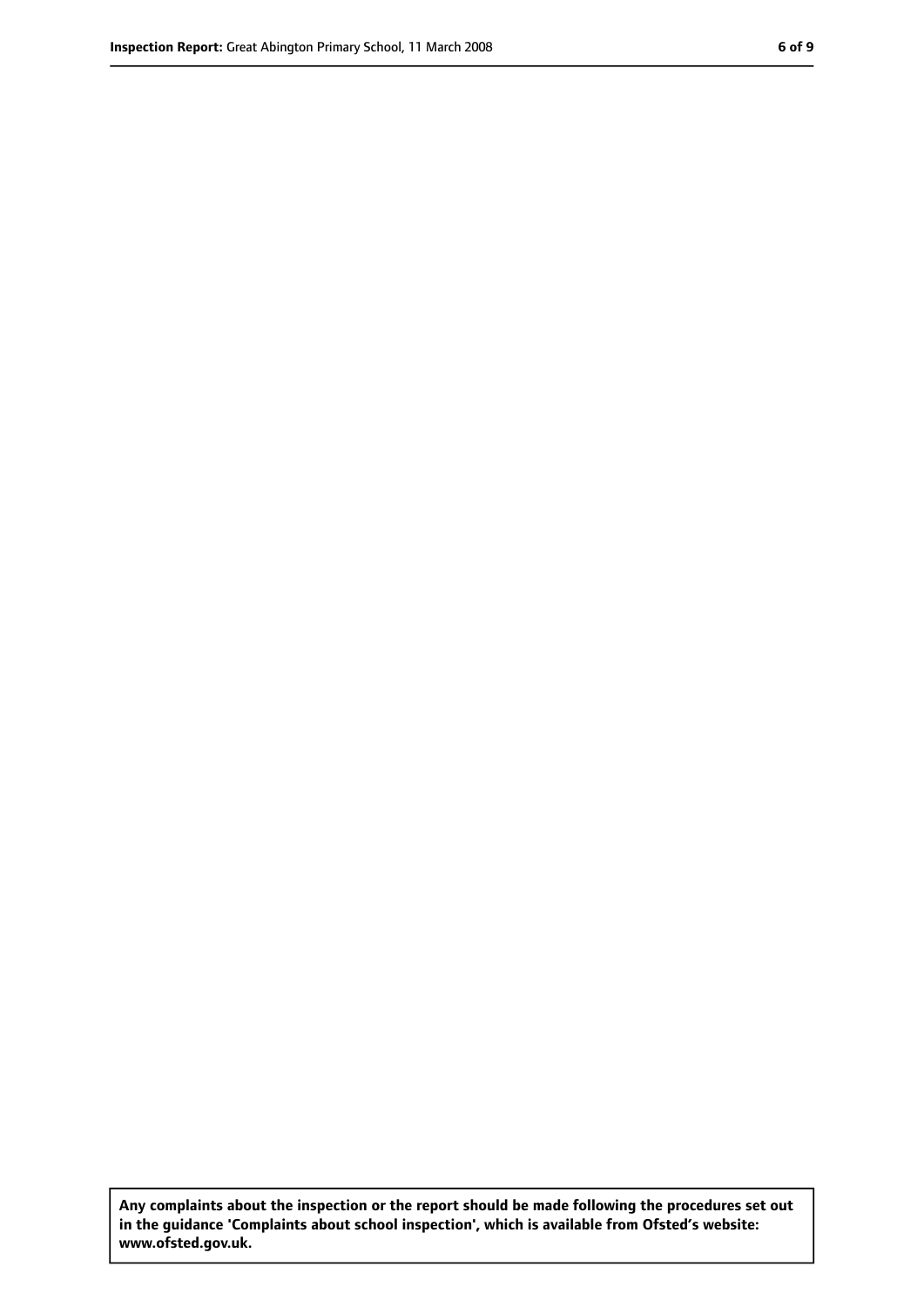#### **Annex A**

# **Inspection judgements**

| $^{\backprime}$ Key to judgements: grade 1 is outstanding, grade 2 good, grade 3 satisfactory, and | <b>School</b>  |
|----------------------------------------------------------------------------------------------------|----------------|
| arade 4 inadequate                                                                                 | <b>Overall</b> |

## **Overall effectiveness**

| How effective, efficient and inclusive is the provision of education, integrated<br>care and any extended services in meeting the needs of learners? |     |
|------------------------------------------------------------------------------------------------------------------------------------------------------|-----|
| Effective steps have been taken to promote improvement since the last<br>inspection                                                                  | Yes |
| How well does the school work in partnership with others to promote learners'<br>well-being?                                                         |     |
| The effectiveness of the Foundation Stage                                                                                                            |     |
| The capacity to make any necessary improvements                                                                                                      |     |

#### **Achievement and standards**

| How well do learners achieve?                                                                               |  |
|-------------------------------------------------------------------------------------------------------------|--|
| The standards <sup>1</sup> reached by learners                                                              |  |
| How well learners make progress, taking account of any significant variations between<br>groups of learners |  |
| How well learners with learning difficulties and disabilities make progress                                 |  |

### **Personal development and well-being**

| How good is the overall personal development and well-being of the<br>learners?                                  |  |
|------------------------------------------------------------------------------------------------------------------|--|
| The extent of learners' spiritual, moral, social and cultural development                                        |  |
| The extent to which learners adopt healthy lifestyles                                                            |  |
| The extent to which learners adopt safe practices                                                                |  |
| How well learners enjoy their education                                                                          |  |
| The attendance of learners                                                                                       |  |
| The behaviour of learners                                                                                        |  |
| The extent to which learners make a positive contribution to the community                                       |  |
| How well learners develop workplace and other skills that will contribute to<br>their future economic well-being |  |

### **The quality of provision**

| How effective are teaching and learning in meeting the full range of the<br>learners' needs?          |  |
|-------------------------------------------------------------------------------------------------------|--|
| How well do the curriculum and other activities meet the range of needs<br>and interests of learners? |  |
| How well are learners cared for, quided and supported?                                                |  |

 $^1$  Grade 1 - Exceptionally and consistently high; Grade 2 - Generally above average with none significantly below average; Grade 3 - Broadly average to below average; Grade 4 - Exceptionally low.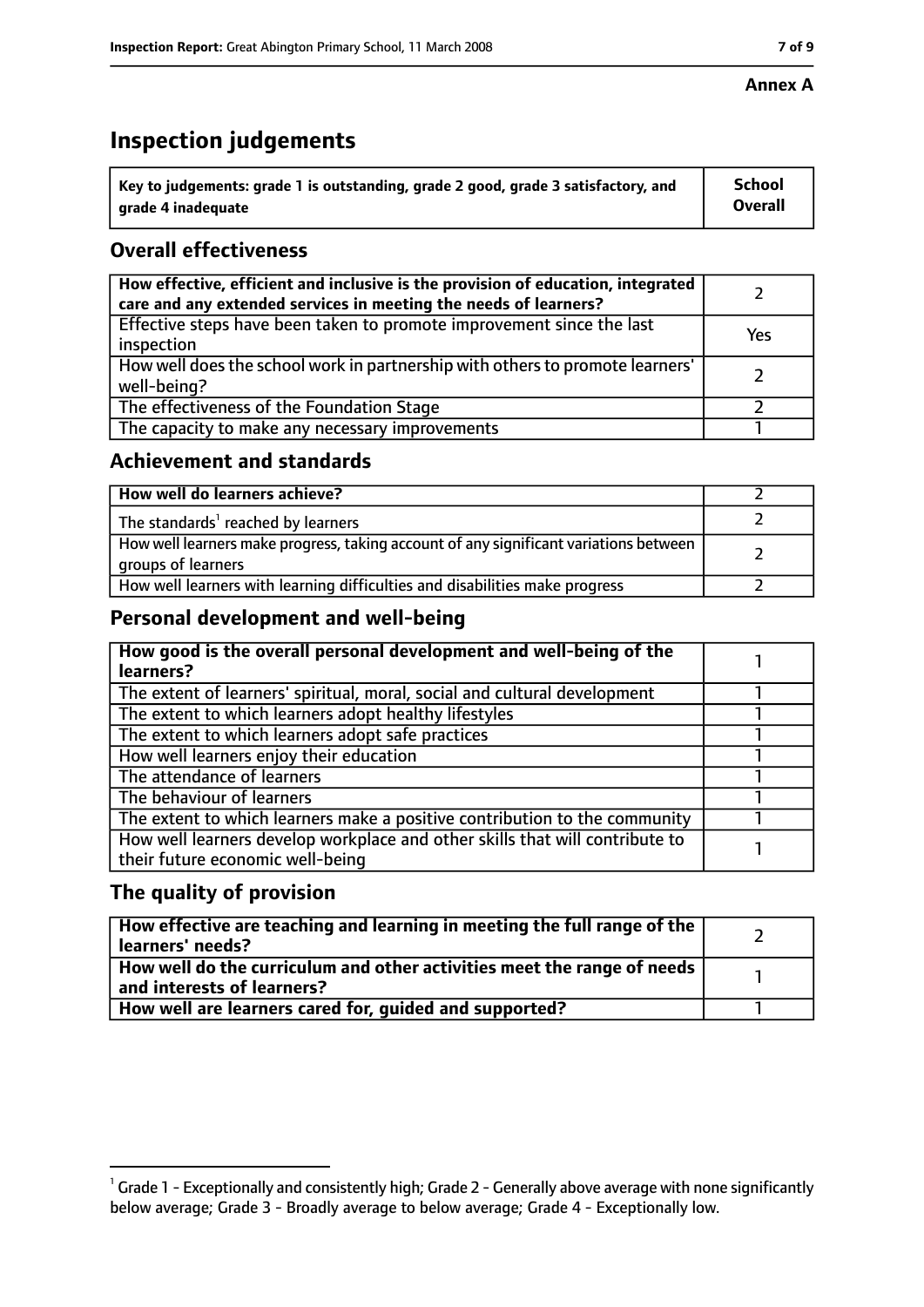# **Leadership and management**

| How effective are leadership and management in raising achievement<br>and supporting all learners?                                              |     |
|-------------------------------------------------------------------------------------------------------------------------------------------------|-----|
| How effectively leaders and managers at all levels set clear direction leading<br>to improvement and promote high quality of care and education |     |
| How effectively leaders and managers use challenging targets to raise standards                                                                 |     |
| The effectiveness of the school's self-evaluation                                                                                               |     |
| How well equality of opportunity is promoted and discrimination tackled so<br>that all learners achieve as well as they can                     |     |
| How effectively and efficiently resources, including staff, are deployed to<br>achieve value for money                                          |     |
| The extent to which governors and other supervisory boards discharge their<br>responsibilities                                                  |     |
| Do procedures for safequarding learners meet current government<br>requirements?                                                                | Yes |
| Does this school require special measures?                                                                                                      | No  |
| Does this school require a notice to improve?                                                                                                   | No  |